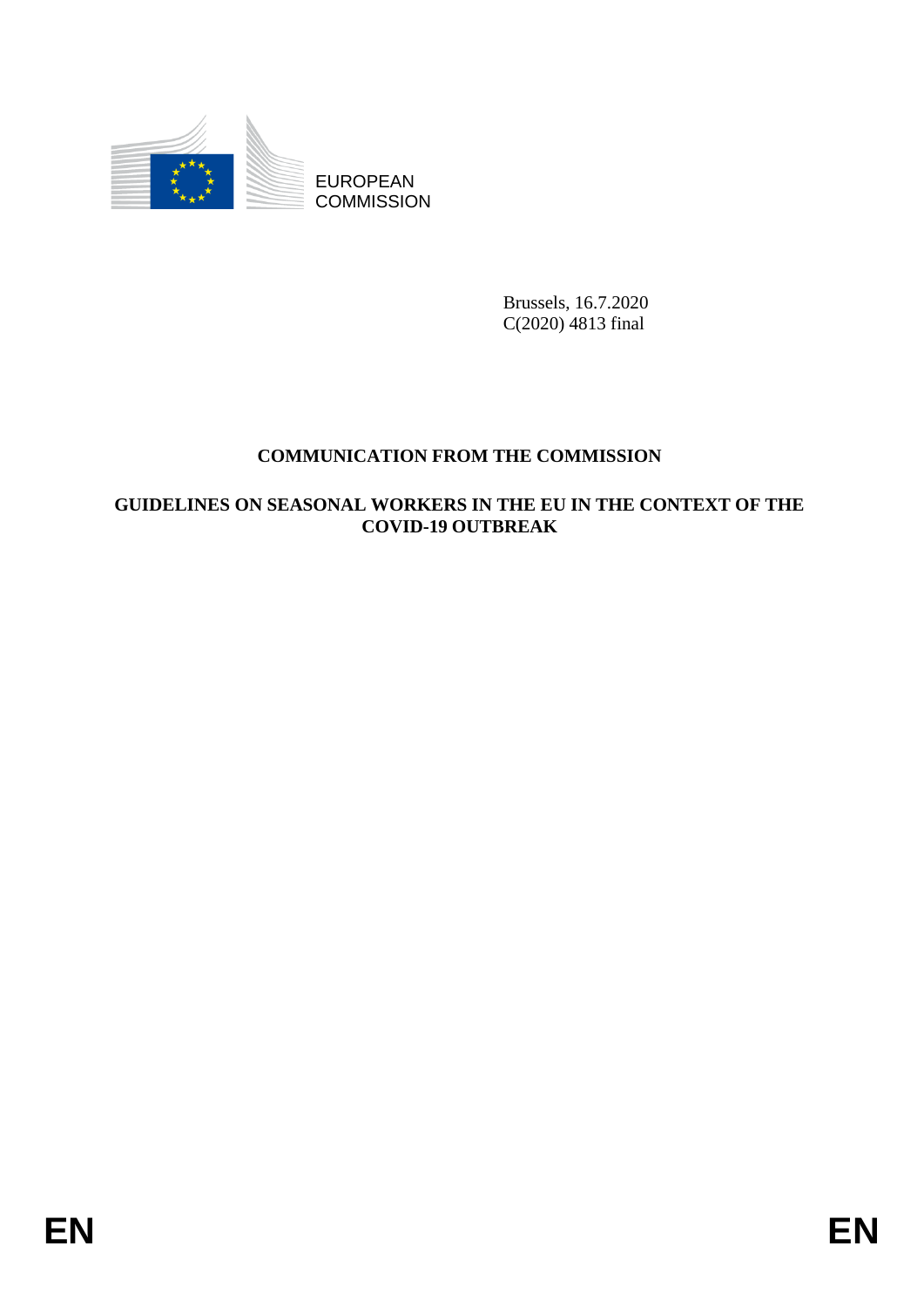# **GUIDELINES ON SEASONAL WORKERS IN THE EU IN THE CONTEXT OF THE COVID-19 OUTBREAK**

## **I. Introduction**

Certain sectors of the European economy, in particular the agri-food and tourism sectors, depend on the support of seasonal workers, coming from other Member States or from third countries, for specific periods of the year. Very often, such workers retain their main place of residence in their home country and move temporarily to a Member State to carry out an activity dependent on the passing of the seasons.

Cross-border seasonal workers enjoy a broad set of rights, which may differ depending on whether they are Union citizens or third-country nationals. Nevertheless, given the temporary nature of their work and the particular circumstances they work in, they can be more vulnerable to precarious working and living conditions. The COVID-19 pandemic gave more visibility to these conditions, and in some cases exacerbated them. In addition, it showed that in some cases such problems can lead to the further spreading of infectious diseases and increase the risk of COVID-19 clusters.

Hence, appropriate actions are needed as a matter of urgency. These guidelines complement the *Guidelines concerning the exercise of the free movement of workers during COVID-19 outbreak*, published on 30 March 2020<sup>1</sup> and respond to a call of the European Parliament in its resolution of 19 June 2020 on the protection of cross-border and seasonal workers.<sup>2</sup> These Guidelines address both EU seasonal workers and third-country seasonal workers in the EU and, unless otherwise specified, measures below refer to both groups.

### **II. The rights of seasonal workers to work in a EU Member State**

Depending on their nationality (i.e. EU or non-EU), the seasonal workers' rights of access to the territory of the Member State or to the labour market may be different. In addition, seasonal workers can be employed through different intermediaries.

While, in its role as guardian of the Treaties, the Commission monitors the proper application of Union rules in relation to seasonal workers, the responsibility for the proper application of rules in national law that implement EU Directives belongs to national authorities. Member States are hence invited to strengthen field inspections in this respect, including with the support of the European Labour Authority<sup>3</sup> (ELA) and fully enforce all applicable rules.

### - *Equal treatment for EU workers*

In accordance with the freedom of movement of workers enshrined in Article 45 TFEU and the principle of equal treatment and non-discrimination, EU citizens have the right to look for employment, including seasonal employment, in another Member State, to receive the same assistance from the national

 $1$  C/2020/2051, OJ C 102I, 30.3.2020, p. 12.

 $2$  2020/2664(RSP).

<sup>&</sup>lt;sup>3</sup> [https://www.ela.europa.eu/.](https://www.ela.europa.eu/)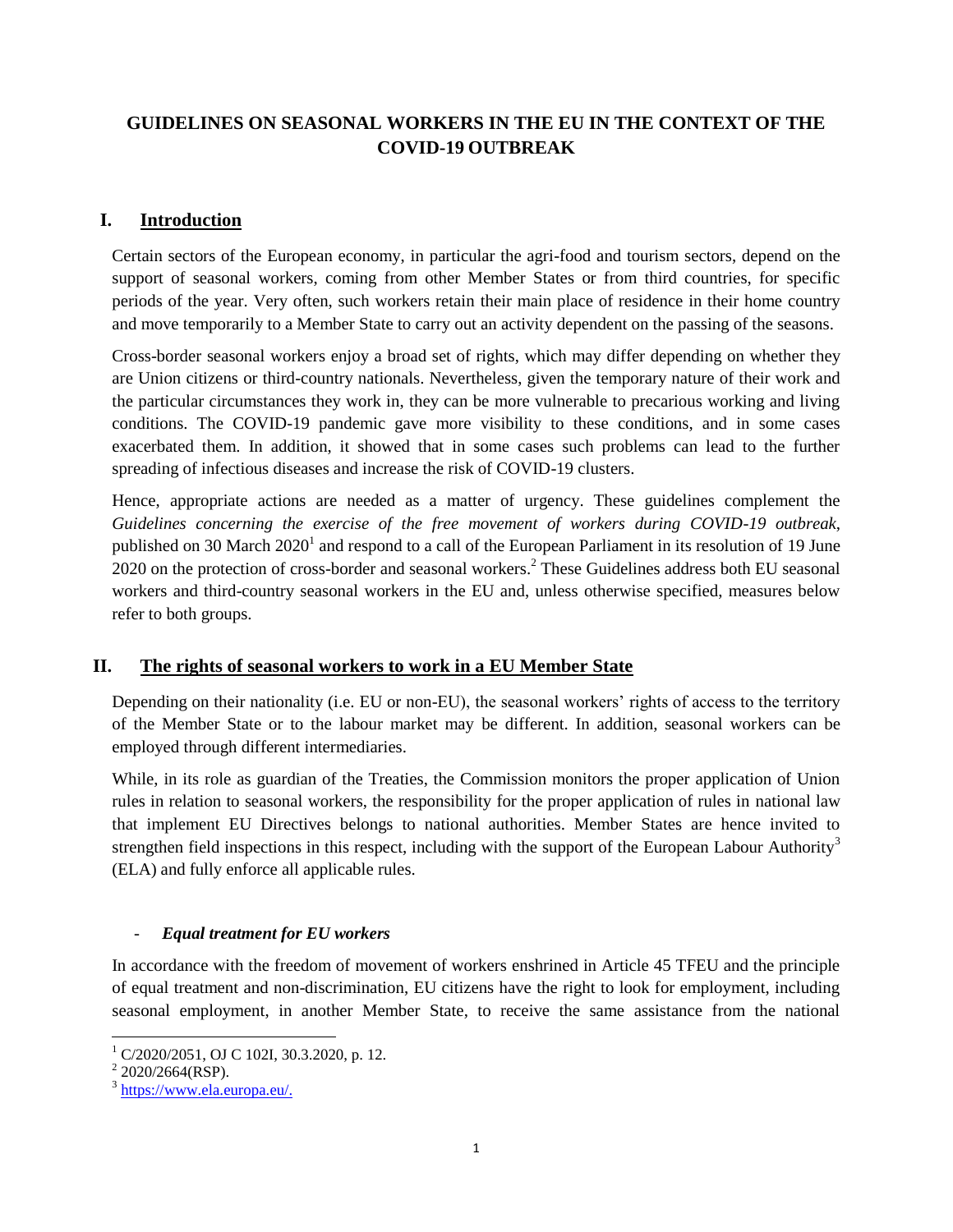employment offices and to take up employment under the same conditions as nationals of the host Member State. Once in employment, they are subject to the laws and relevant collective agreements of the host Member State and must be treated the same as nationals as regards their working conditions including remuneration, dismissal and occupational safety and health. They also have the right to access the same social and tax advantages as nationals. If they become involuntarily unemployed, they retain worker status in the host Member State for six months provided they register with its employment services.<sup>4</sup>

In accordance with Directive  $2014/54/EU$ ,<sup>5</sup> EU workers exercising their right to free movement have the rights: to be assisted by the host Member State's national bodies to promote equal treatment and to support Union workers and members of their family; to go to court in case of discrimination by reason of nationality; to be supported by trade unions and other entities in any judicial and/or administrative procedure; and to protection against victimisation.

### - *Conditions for admission for third country seasonal workers*

Third-country nationals who reside in another Member State than the one in which they will be employed as seasonal workers or those who reside in a third country usually need to apply for a visa, work permit or a residence permit to stay and work in that Member State.

Third-country nationals coming to the EU from third countries for the purpose of employment as seasonal workers are covered by the Seasonal Workers Directive,<sup>6</sup> which sets out their conditions for admission and their rights once in the EU. Since 17 March 2020, a restriction on non-essential travel into the EU is being implemented by EU Member States (with the exception of Ireland) and Schengen Associated Countries. The Council Recommendation on the temporary restriction on non-essential travel into the EU and the possible lifting of such restriction adopted on 30 June  $2020<sup>7</sup>$  specifies that essential travel should be allowed for the specific categories of travellers with an essential function or need referred to in Annex II of that Recommendation, which includes seasonal workers in agriculture. According to that Recommendation, Member States may however introduce additional safety measures for these travellers, especially when their trip originates in a high risk region.

### - *Posted seasonal workers*

EU seasonal workers employed in one Member State and sent by their employer to work in another Member State are considered posted workers within the meaning of Directive 96/71/EC.<sup>8</sup> Third country

 $\overline{a}$ 

 $4$  Article 7(3)(c) of Directive 2004/38.

<sup>&</sup>lt;sup>5</sup> Directive 2014/54/EU of the European Parliament and of the Council on measures facilitating the exercise of rights conferred on workers in the context of freedom of movement for workers of 16 April 2014, OJ L 128, 30.4.2014, p. 8–14.

<sup>6</sup> Directive 2014/36/EU of the European Parliament and of the Council of 26 February 2014 on the conditions of entry and stay of third-country nationals for the purpose of employment as seasonal workers, OJ L 94, 28.3.2014, p. 375. The Directive applies to all Member States except Denmark and Ireland.

 $\sigma$ Council Recommendation (EU) 2020/912 of 30 June 2020 on the temporary restriction on non-essential travel into the EU and the possible lifting of such restriction, OJ L 208I , 1.7.2020, p. 1–7.

<sup>8</sup> Directive 96/71/EC of the European Parliament and of the Council of 16 December 1996 concerning the posting of workers in the framework of the provision of services, OJ L 18, 21.1.1997, p. 1.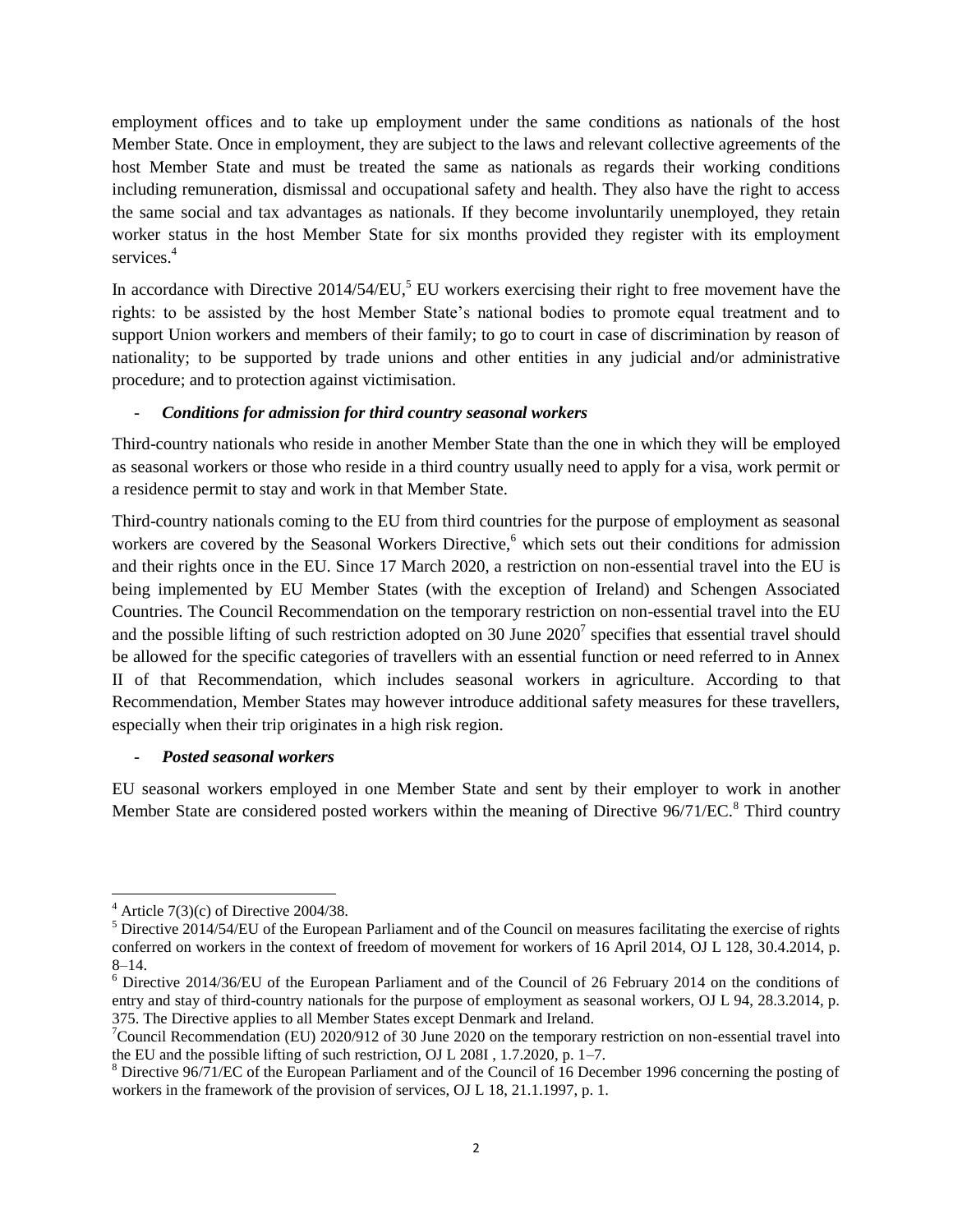nationals who legally work and reside in a Member State can be posted by their employer to another Member State and in such a situation they are considered posted workers.<sup>9</sup>

According to the revised Posting of Workers Directive,<sup>10</sup> the core terms and conditions of employment of the host Member State stemming from the laws or universally applicable collective agreements apply to them.

The most relevant terms and conditions of employment for posted seasonal workers are in particular the payment of the remuneration (including all mandatory constituent elements), the conditions of workers' accommodation as well as health, safety and hygiene measures applicable at work.

Seasonal workers employed through temporary work agencies in one Member State and hired out to a user undertaking in another (host) Member State are also considered posted workers. Without prejudice to the core terms and conditions of employment of the host Member States that applies to them in their quality of posted workers, the agency has to guarantee to these workers the same basic terms and conditions of employment<sup>11</sup> that would apply if the worker would have been directly employed by the user undertaking.

In application of Directive  $2014/67/EU$ ,<sup>12</sup> Member States should also ensure that effective mechanisms exist for posted seasonal workers to lodge complaints against their employers directly in the Member State where they are or were posted and that trade unions or other third parties may engage on behalf of or in support of the posted workers in any judicial or administrative proceedings. In line with this Directive, Member States should take measures to ensure the effective protection of workers' rights in subcontracting chains.

### - *Undeclared work*

 $\overline{\phantom{a}}$ 

Member States are called on to take the necessary steps to tackle undeclared work of seasonal workers and to make extensive use of the European Platform tackling undeclared work. Actions under the Platform such as tripartite partnerships and cross-border cooperation, better risk analysis and data mining for more effective inspections, combined with preventive measures such as listing of compliant companies may effectively contribute to fighting undeclared work of seasonal workers.

### **III. Working and living conditions of seasonal workers**

The COVID-19 crisis has shed light on the often poor working, living, as well as the occupational safety and health conditions of seasonal workers. A number of cases regarding the breaches of seasonal workers'

<sup>&</sup>lt;sup>9</sup> This is not the case for third country nationals who are residing and working outside EU for an employer who is established in a non-Member State. In the latter case conditions for admission for third country seasonal workers as explained above, apply.

<sup>&</sup>lt;sup>10</sup> Directive (EU) 2018/957 of the European Parliament and of the Council of 28 June 2018 amending Directive 96/71/EC concerning the posting of workers in the framework of the provision of services, OJ L 173, 9.7.2018, p. 16. Please note that it applies as of 30 July 2020.

<sup>&</sup>lt;sup>11</sup> According to Article 5 of Directive 2008/104/EC of the European Parliament and of the Council of 19 November 2008 on temporary agency work OJ L 327, 5.12.2008, p. 9–14.

<sup>&</sup>lt;sup>12</sup> Directive 2014/67/EU of the European Parliament and of the Council of 15 May 2014 on the enforcement of Directive 96/71/EC, OJ L 159, 28.5.2014, p. 11.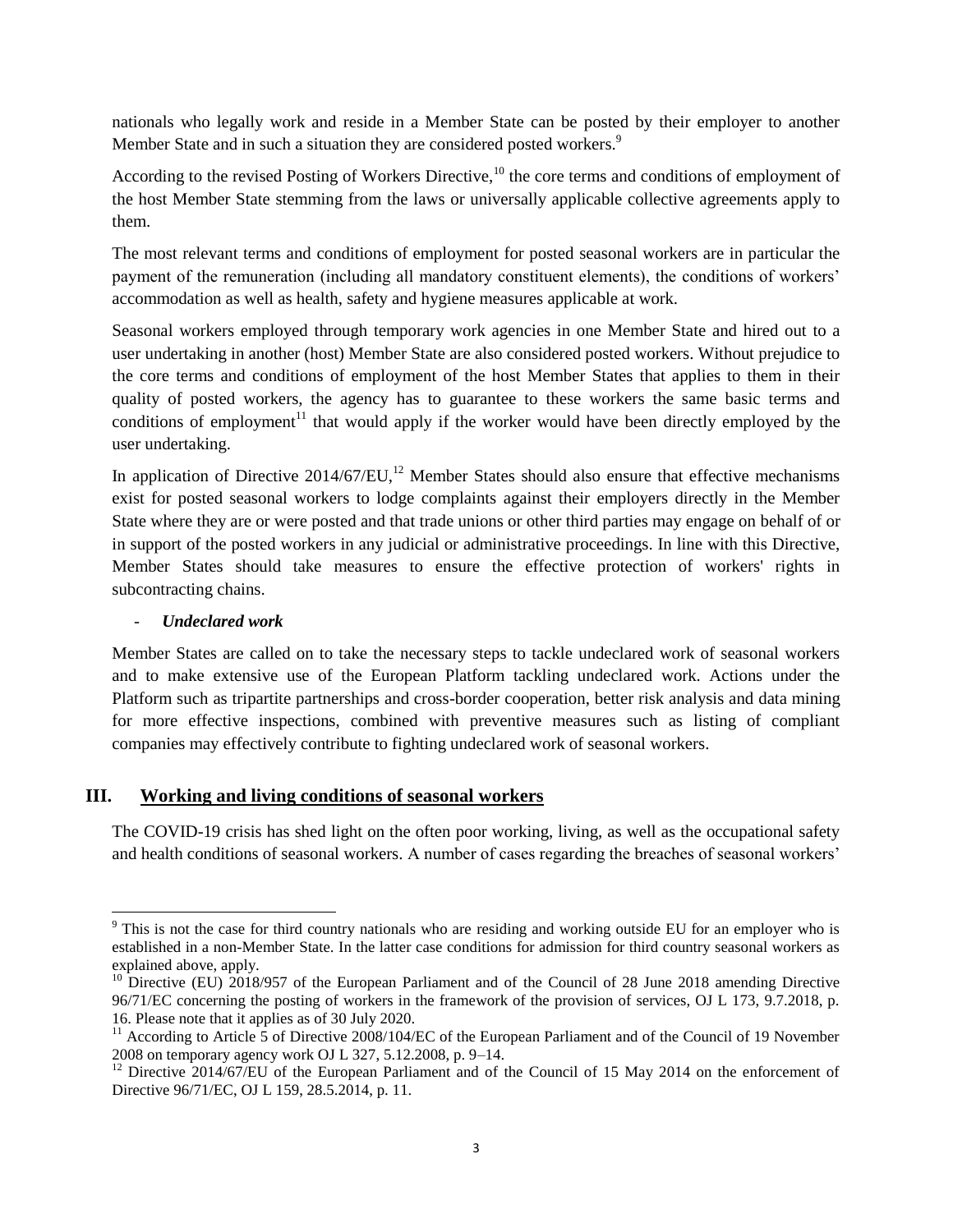rights have been reported during the crisis and exacerbated ongoing issues faced by the seasonal workers that need to be addressed.

### - *Occupational safety and health (OSH)*

l

Seasonal workers enjoy the same rights and protection of their occupational safety and health as other workers of the given Member State. The Directive 89/391/EEC ("Framework Directive") specifies a number of obligations for employers, including the evaluation of the occupational risks to the safety and health of workers and, within the context of their responsibilities, the adoption of the measures necessary for the safety and health protection of workers, including prevention of occupational risks and provision of information and training, as well as provision of the necessary organisation and means.

The Framework Directive is complemented by more than twenty directives focusing on specific aspects of safety and health at work<sup>13</sup> which apply to all workers, including seasonal workers, irrespective of their nationality, sector, activity or occupation.

The Commission calls on Member States to raise awareness on the OSH requirements affecting seasonal workers and provide employers with practical information on how to implement the relevant legal requirements affecting seasonal workers in all sectors. Employers should carry out the proper assessment of all possible occupational risks and establish the resulting preventive and protective measures, including the provision of necessary protective equipment, and adaptation of the measures to evolving circumstances.

The Commission invites Member States to address in particular the following aspects:

- close monitoring and full enforcement of the applicable rules under the Framework Directive;
- low awareness of occupational safety and health conditions and the perception of the risks due to the work performed in discontinuous schemes, language barriers and lack of training of seasonal workers, in comparison to workers performing more stable jobs;
- inclusion of seasonal workers in consultation and participation mechanisms dealing with questions relating to safety and health at work.

Considering that a proportion of seasonal workers work in micro and small companies, the Commission recalls that the EU Strategic Framework on Health and Safety at Work 2014-2020<sup>14</sup> stressed the need for Member States to enhance the capacity of micro and small enterprises to put in place effective and efficient risk prevention measures. Member States are invited to provide practical guidance to smaller companies, also through controls, regarding the most efficient measures to be taken to contain health and safety risks, especially those linked to COVID-19, together with information about incentives that have been put in place. They could also provide specific support to smaller companies in sectors where the COVID-19 spread risk is higher.

<sup>&</sup>lt;sup>13</sup> See, i.e.: Directives 89/391/EEC on the introduction of measures to encourage improvements in the safety and health of workers at work, 89/654/EEC concerning the minimum safety and health requirements for the workplace, 2009/104/EC concerning the minimum safety and health requirements for the use of work equipment by workers at work, 89/656/EEC on the minimum health and safety requirements for the use by workers of personal protective equipment at the workplace, 90/269/EEC on the minimum health and safety requirements for the manual handling of loads where there is a risk particularly of back injury to workers, 2000/54/EC on the protection of workers from risks related to exposure to biological agents at work, 94/33/EC on the protection of young people at work.  $14$  COM(2014) 332 final.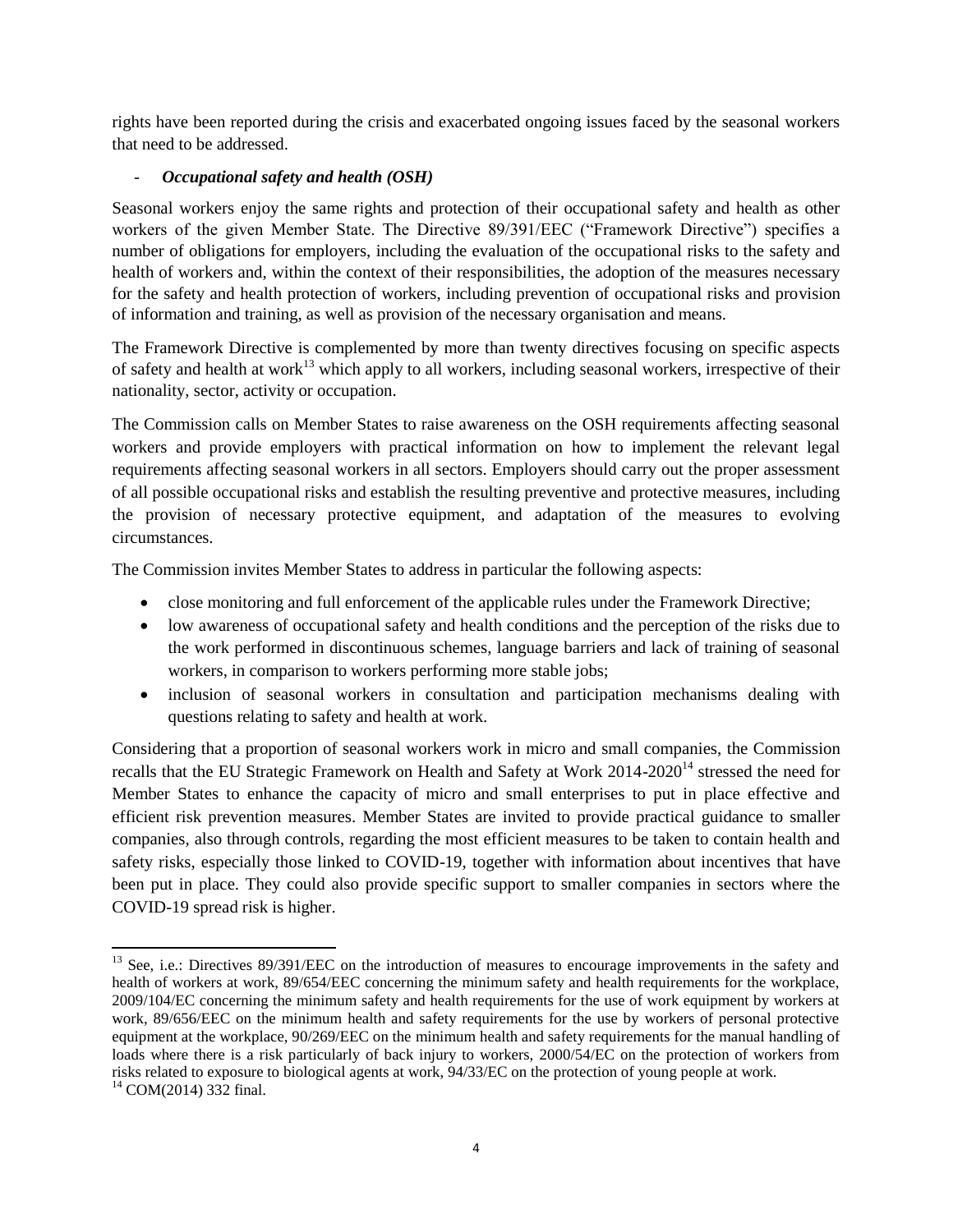Member States should promote the relevant EU-OSHA guidance,<sup>15</sup> in particular as regards the necessary hygiene measures, reminding the employers of the necessity to provide appropriate facilities where physical distancing can be achieved and proper facilities for drinking and eating, as well as restrooms and showers.

The Commission also calls on the Member States to step up their cooperation to improve the working conditions of seasonal workers, in particular, through the Advisory Committee on Health and Safety at Work and the Senior Labour Inspectors Committee (SLIC).<sup>16</sup> The specific challenges related to vulnerable groups, such as women, young and older workers and workers suffering from particular health conditions should be taken into account. The Commission encourages these Committees to discuss specific interventions aimed at preventing and managing health risks in the language that is understandable for seasonal workers as well as targeted enforcement actions.

The Commission asks Member States to strengthen the field inspections necessary to ensure the proper application of the OSH norms in respect of seasonal workers.

The Commission also encourages employers and workers organisations to explore and promote mechanisms to ensure that the particular needs of seasonal workers are adequately addressed and it will continue to support their efforts in this respect.

The Commission will continue working with EU-OSHA to collect information and good practices on the OSH aspects affecting seasonal workers, and to make them available to the relevant stakeholders at national and Union levels, including through a dedicated information campaign targeted at seasonal workers.

The Commission encourages synergies between a broader range of policies and OSH policy in the agrifood production sectors, which are particularly challenging in terms of OSH, especially as regards the rates of accidents at work. For example, the recent "Farm to Fork Strategy"<sup>17</sup> addresses the need to ensure fair, healthy and environmentally-friendly food systems. Healthier and safer workplaces are key, thus further contributing to higher protection of the public health in general.

### - *Accommodation and transport*

The COVID-19 crisis has highlighted the often poor accommodation of seasonal workers and the conditions in which they are transported to their place of work. While the Seasonal Workers Directive includes rules on accommodation which third-country seasonal workers must comply with in order to be issued a visa, work permit or residence permit,<sup>18</sup> and the revised Posting of Workers Directive makes host country rules on the conditions of accommodation, where they exist, applicable to posted seasonal workers, there is no Union act in place to guarantee accommodation conditions for other seasonal workers. The Commission therefore calls on the Member States to take all necessary measures to ensure decent working and living conditions for seasonal workers. All seasonal workers should benefit during their stay in the host Member State from accommodation corresponding to an adequate standard according to national law and practice. Member States should ensure that employers provide for or

<sup>&</sup>lt;sup>15</sup> https://osha.europa.eu/en/themes/covid-19-resources-workplace.

<sup>&</sup>lt;sup>16</sup> SLIC consists of representatives of the labour inspection services of the Member States.

 $17$  COM(220) 381 final.

 $18$  Article 20 of Directive 2014/36/EU.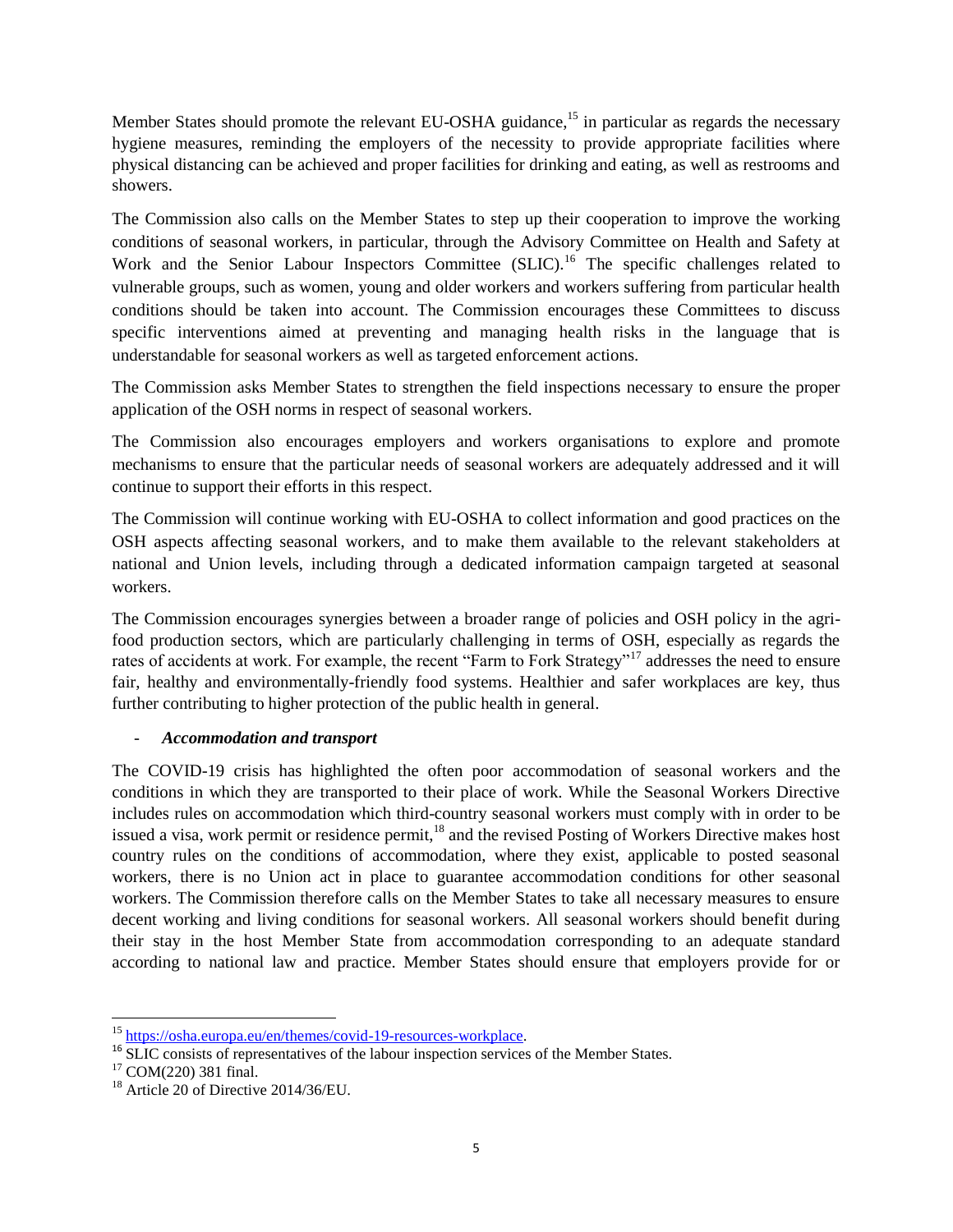arrange for their accommodation at a price that is not excessive compared with its quality and with the net remuneration of the seasonal workers.

Member States should furthermore encourage employers not to deduct rent automatically from the wage of seasonal workers. Where transport and catering are provided for or arranged for by the employers, their costs should also remain reasonable and should not be automatically deducted from the wages of the seasonal worker.

The accommodation and transport means for seasonal workers should meet the health and safety standards in force in the Member State concerned, including the social distancing and health and safety measures applicable in the context of the fight against the COVID-19 pandemic.<sup>19</sup>

Furthermore, the Commission encourages Member States to set specific requirements for temporary work and recruitment agencies aimed at cross-border and seasonal workers in the EU, in order to ensure that such agencies ensure proper information to workers and respect minimum quality standards allowing for the adequate protection in cross-border situations. These requirements could be established in the form of codes of conduct or even legislation towards these undertakings. It is important that these agencies inform the workers before departure, no matter the duration of their contract, about their working conditions, social security rights and travel and accommodation, as well as applicable occupational health and safety measures, and other relevant arrangements in their own language or a language they understand.

### **IV. Social security aspects related to seasonal workers**

Regulation (EC) No 883/2004 determines the social security legislation which applies to seasonal workers. According to it, EU workers exercising their right to free movement are subject to the social security system of only one Member State at a time. The aim is to avoid double coverage or gaps in coverage for such workers. The workers and their employer do not have the possibility to choose in which Member State they are insured:<sup>20</sup> the applicable legislation is derived objectively from the provisions of the Regulation, based on the personal and professional situation of the worker. The rules provide stability by avoiding constant changes in the applicable legislation and limit the administrative burden for workers, the self-employed, employers and public authorities. $2<sup>1</sup>$ 

As a result of the affiliation to the social security system of the competent Member State, seasonal workers should have access to social protection at the same level as for other insured persons in that Member State. This affiliation normally consists of both obligations, such as the payment of social security contributions, and the receipt of immediate rights and benefits, such as health care, family

<sup>&</sup>lt;sup>19</sup> See the Guidelines on the progressive restoration of transport services and connectivity – COVID-19, OJ C 169, 15.5.2020, p. 17.

<sup>20</sup> Case C- 345/09, *van Delft and Others*, ECLI:EU:C:2010:610.

 $21$  In accordance with Article 11(3)(a) of Regulation No 883/2004, the criterion determining the applicable social security legislation is, as a general rule, that of the Member State in which the person pursues their activity. Nevertheless, Articles 12 and 13 provide exceptions to this general rule where in specific cases, by virtue of the nature of the occupation of the worker, it appears unjustifiable or impossible to apply such a principle. Such situations include those where the worker is sent by the employer to pursue an activity of a seasonal nature on that employer's behalf, or seasonal workers who pursue an activity in two or more Member States.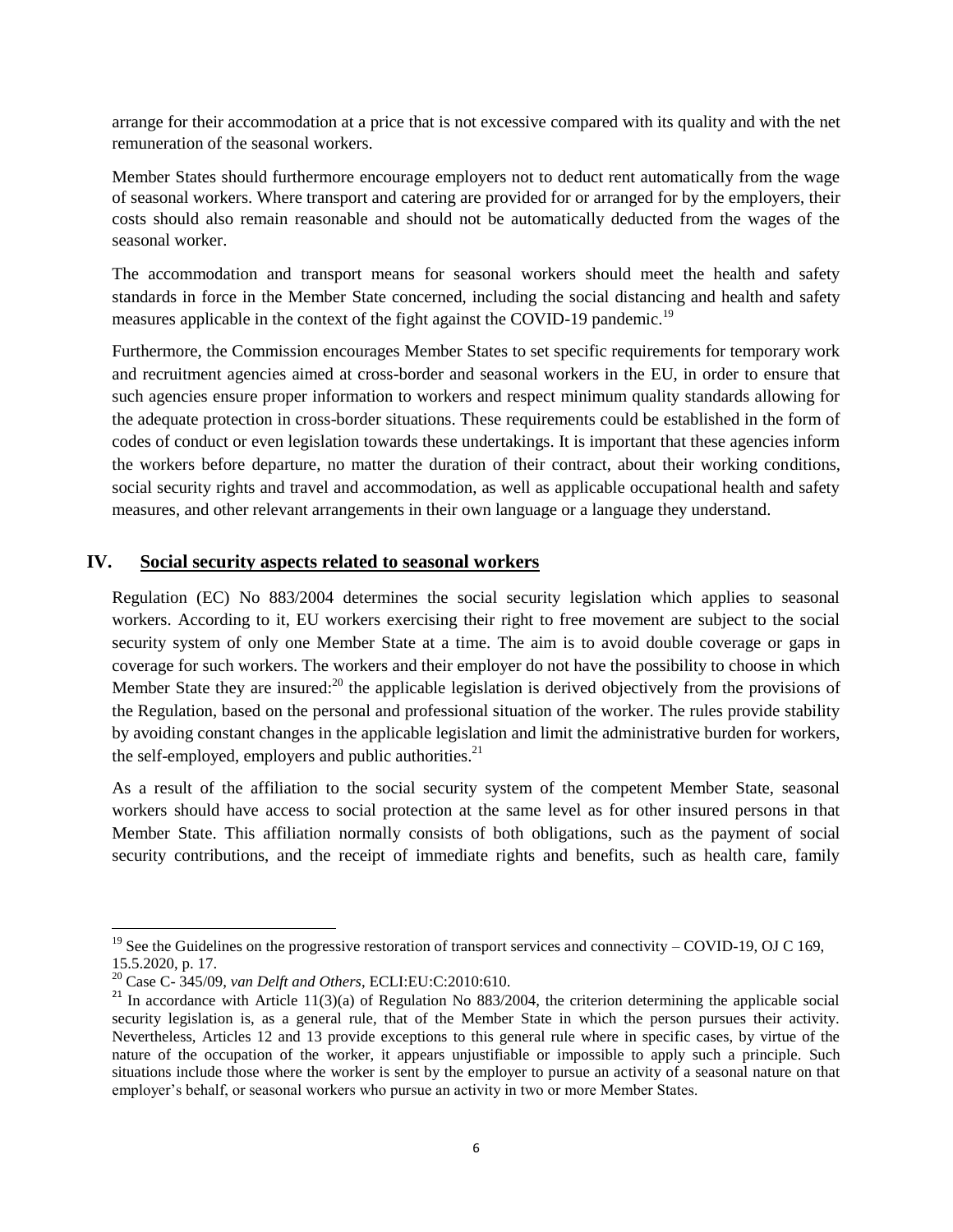benefits and unemployment benefits. Moreover, the social security system where the person is insured for at least one year shall also provide future pensions when the national entitlement conditions are met.<sup>22</sup>

As for all workers exercising their right to free movement, seasonal workers who are insured in a Member State which is different from the one where the activity is carried out must be in possession of a Portable Document (PD)  $\rm{A1.}^{23}$  This certificate concerns the social security legislation which applies to the worker and confirms that he/she has no obligations to pay contributions in another Member State.

Third-country nationals who reside outside the Union and are admitted to the territory of a Member State for the purpose of employment as seasonal workers are also entitled to equal treatment with nationals of the host Member State with regard to the branches of social security, as defined in Article 3 of Regulation (EC) No  $883/2004$ ; however some restrictions may apply.<sup>24</sup>

The Commission recalls that employers have to fulfil all the obligations laid down by the legislation applicable to his/her employees, as if they were situated in the competent Member State.<sup>25</sup> Any noncompliance with this obligation should be reported to the relevant public authorities of the Member State where the breach takes place, for the necessary investigations to be carried out.

### **V. Information to seasonal workers**

Unclear or missing information about the rights and obligations of seasonal workers and their employers has a direct consequence for their protection. The Commission therefore calls on Member States to engage in wide information campaigns addressed to employers and to seasonal workers concerning the applicable norms and the rights of the seasonal workers. It also encourages cooperation in this respect between Member States, as well as between the authorities and different stakeholders in the same Member State.

Directive  $91/533^{26}$  sets out the essential information that workers, including seasonal workers, must receive in writing from their employer within two months of the start of the employment relationship. This concerns in particular a description of the work to be performed, the date of commencement and, if fixed, end of the employment relationship, the amount of paid leave, the level and composition of

 $\frac{1}{22}$ [https://ec.europa.eu/social/main.jsp?catId=854&langId=en.](https://ec.europa.eu/social/main.jsp?catId=854&langId=en) 

<sup>&</sup>lt;sup>23</sup> https://europa.eu/you<u>reurope/citizens/work/social-security-forms/contact\_points\_pd\_a1.pdf</u>.

<sup>&</sup>lt;sup>24</sup> Due to the temporary nature of the stay of seasonal workers, Member States should be able to exclude family benefits and unemployment benefits from equal treatment between such non EU seasonal workers and their own nationals, as well as tax benefits. In relation to third country nationals, it is recalled that according to Regulation (EU) No 1231/2010 they enjoy the same rights as EU seasonal workers. See Article 23 of Directive 2014/36/EU of the European Parliament and of the Council of 26 February 2014 on the conditions of entry and stay of third-country nationals for the purpose of employment as seasonal workers, OJ L 94, 28.3.2014, p. 375.

<sup>&</sup>lt;sup>25</sup> Article 21 of Regulation (EC) No 987/2009 of the European Parliament and of the Council of 16 September 2009 laying down the procedure for implementing Regulation (EC) No 883/2004 on the coordination of social security systems, OJ L 284, 30.10.2009, p. 1–42.

 $^{26}$ Council Directive 91/533/EEC of 14 October 1991 on an employer's obligation to inform employees of the conditions applicable to the contract or employment relationship, OJ L 288, 18.10.1991, p. 32–35.

From August 2022, this Directive will be replaced by Directive (EU)2019/1152 on Transparent and Predictable Working Conditions in the European Union (OJ L 186, 11.7.2019, p. 105–121). It will introduce more protective standards (e.g. shorter deadlines for providing information) and does not permit workers on short contracts to be excluded.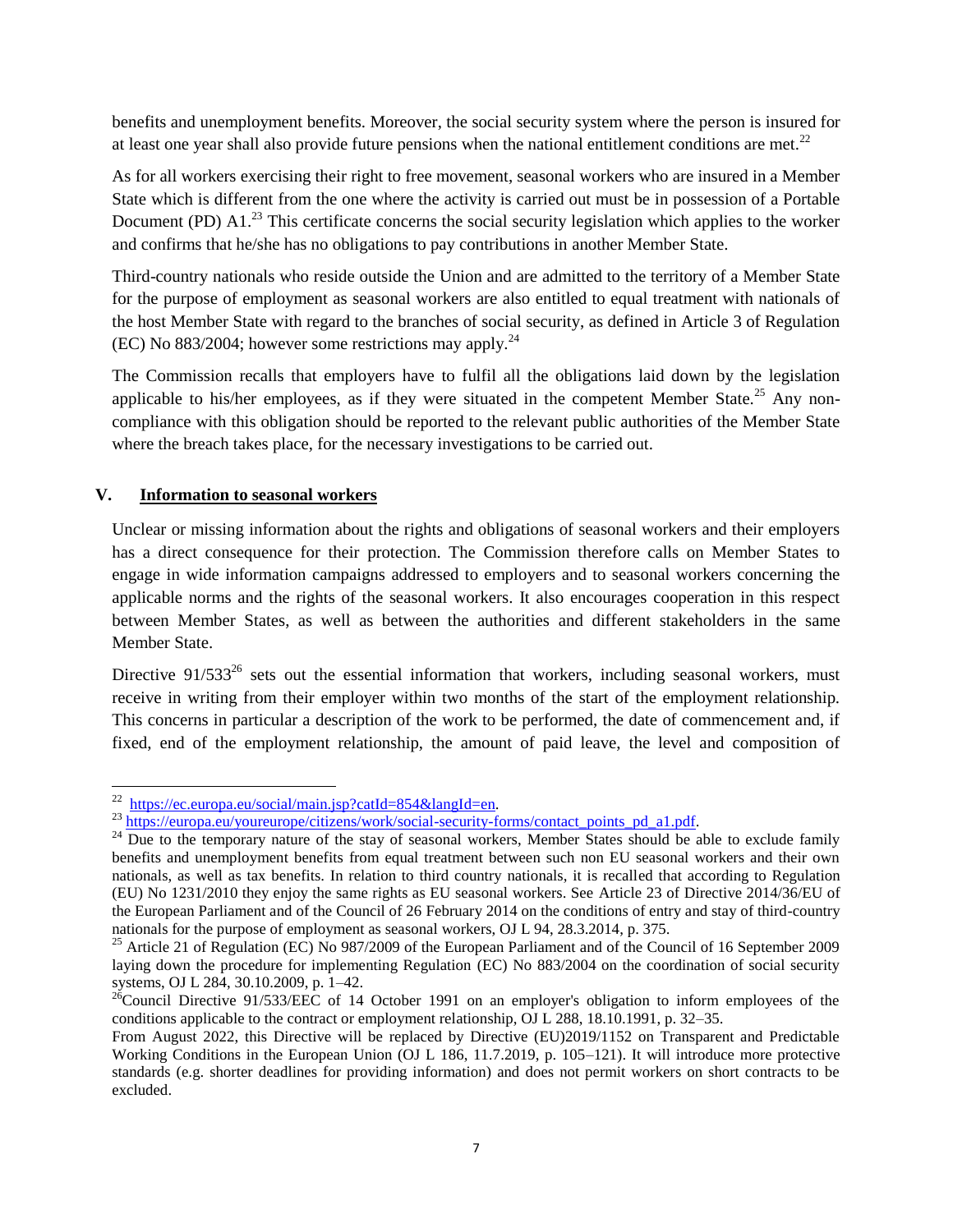remuneration, the length of the normal working day or week, and any applicable collective agreements. However, Member States may exclude from these minimum requirements some categories of workers (for example when the total employment duration is up to one month). The Commission invites Member States to require employers to provide this information to seasonal workers, in a language they understand, irrespective of their duration of employment.

In addition, third-country seasonal workers covered by the Seasonal Workers Directive shall receive, together with their visa or permit, information in writing about their rights and obligation, including complaint procedures.<sup>27</sup>

To reduce the risks of infections, employers should also ensure an easy access, in terms of form and language, of seasonal workers to information regarding the occupational hazards and safety requirements and all health and safety instructions and procedures.

The Commission calls on Member States to ensure that employers of seasonal workers are aware, understand and fulfil their legal obligations.

According to Directive 2014/67/EU, all Member States have set up a single national official webpages on posting of workers, which contain information on workers' rights and employers' obligations.<sup>28</sup>

Lastly, the EURES portal<sup>29</sup> offers practical, legal and administrative information on the living and working conditions in all Member States of relevance for seasonal workers, while the Immigration Portal<sup>30</sup> provides additional information specifically relevant for third-country seasonal workers. The Commission is working closely with its EURES counterparts in the Member States to develop actions targeting seasonal workers and it will continue to support the efforts of Member States and relevant stakeholders aimed at ensuring that seasonal workers and employers make extensive use of the EURES portal.

# **VI. Further actions**

The Commission will conduct **a study** to collect data on intra-EU seasonal work and identifying the main challenges faced including during the COVID-19 pandemic, including in relation to sub-contracting.

The Commission will organise a **hearing with European social partners** on seasonal workers. In addition, the Commission invites Member States to encourage national social partners to address the challenges faced by seasonal workers in the host Member States.

The Commission will further reflect on particular actions related to the occupational health and safety of workers, including seasonal workers, in the context of the **forthcoming EU Strategic Framework on Health and Safety at Work**.

The Commission will also continue working with the **European Labour Authority (ELA)** as a permanent forum for exchange between national authorities and through information activities. The

 $\overline{a}$ 

 $27$  Article 11 of Directive 2014/36/EU.

<sup>&</sup>lt;sup>28</sup> Please see under "National websites on posting" [https://europa.eu/youreurope/citizens/work/work-abroad/posted](https://europa.eu/youreurope/citizens/work/work-abroad/posted-workers/index_en.htm)[workers/index\\_en.htm.](https://europa.eu/youreurope/citizens/work/work-abroad/posted-workers/index_en.htm)

<sup>&</sup>lt;sup>29</sup> [https://ec.europa.eu/eures/public/homepage.](https://ec.europa.eu/eures/public/homepage)

<sup>30</sup> [https://ec.europa.eu/immigration/.](https://ec.europa.eu/immigration/)